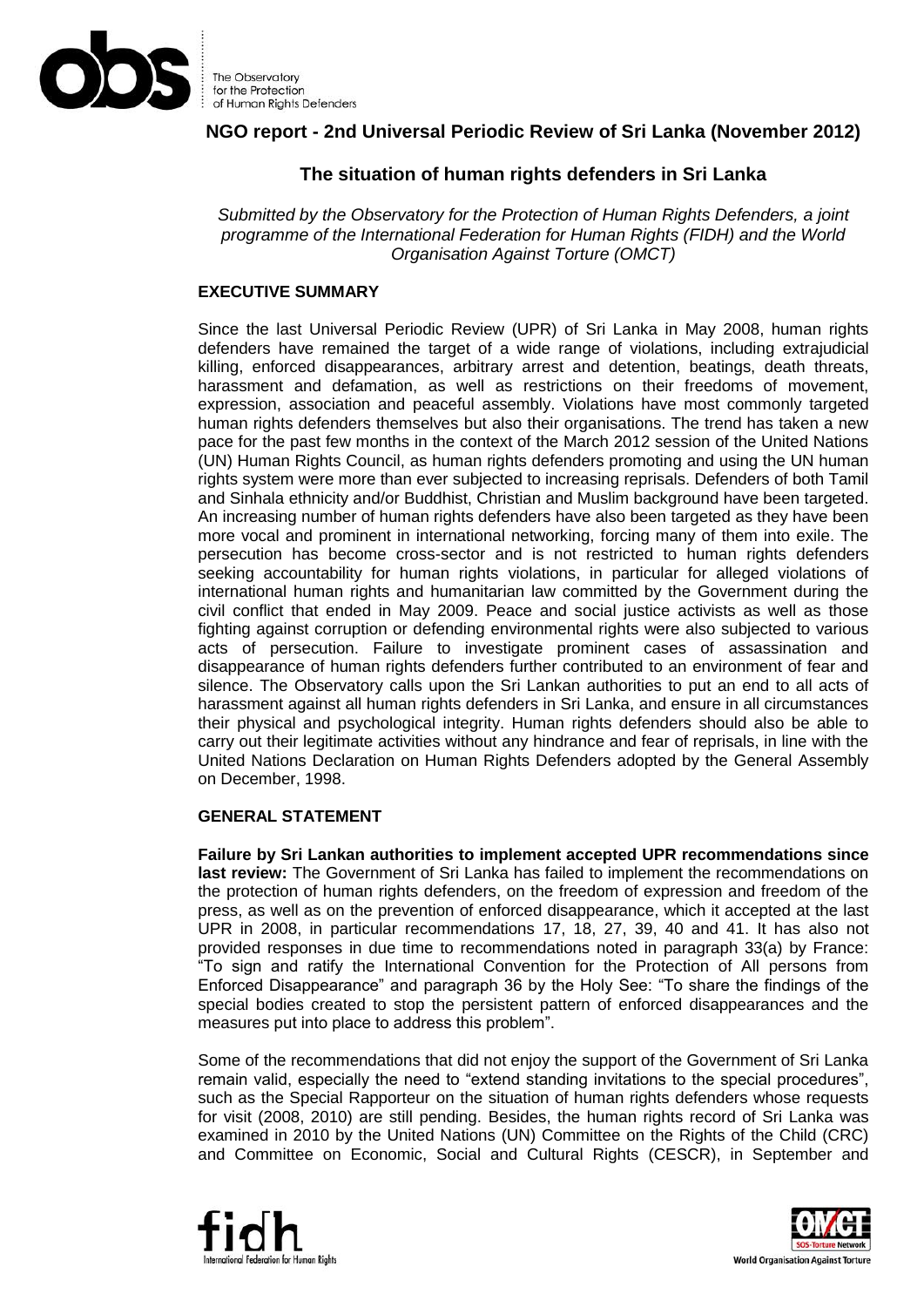

November respectively, which both expressed concerns about the situation of human rights defenders and organisations.

**Activities and categorisation of human rights defenders facing persecution in Sri**  Lanka: Based on the definition of a human rights defender by the UN Special Rapporteur on the situation of human rights defenders<sup>1</sup>, it appears that a wide range of human rights defenders have been persecuted in Sri Lanka between May 2009 and April 2012, for carrying out peaceful activities in line with the Special Rapporteur's definition (which specifies both the activities of human rights defenders and their categorisation). They include:

- i. **Human rights non-government organisations (NGOs):** in the North of Sri Lanka, human rights NGOs have been under great pressure, their activities disrupted following attacks by unidentified assailants and some had their offices raided by State security forces. Some human rights workers have been compelled to leave Jaffna peninsula following threats, including recently in 2012. In the rest of the country as well, human rights NGOs have been placed under increased surveillance and abusively requested to report on their activities. Some received threatening phone calls and were interrogated by the Criminal Investigation Department (CID) for posting information online. Organisations working for the voiceless and carrying out peace activities have been considered as suspicious; most have felt compelled to remain low profile and even to put their human rights activities on stand-by, as a result of fear of persecution.
- ii. **Women's Groups**: In the aftermath of the UN resolution against Sri Lanka in March 2012, which sparked a new wave of repression against human rights defenders inside Sri Lanka, at least four women's groups in the North and East have been visited by intelligent officers asking for their work, donor, board and staff details. These women's groups also deal with sensitive women's issues and two of these organisations provide safe custody for abused women.
- iii. **Human rights lawyers, including those fighting corruption** have been harassed. Lawyers involved in revealing the misuse of public resources in the context of the Sri Lankan presidential elections of January 26, 2010 have suffered serious consequences for their work, including threats and physical assault. The police systematically failed to investigate and/or arrest the assailants.
- iv. **Journalists** highlighting human rights violations have been particularly persecuted as freedom of opinion and expression faced significant constraints. Landmark cases of persecution against journalists include the assassination of a renowned journalist in 2009 (see below), and the abduction of another, who was then severely beaten and treated in an inhuman way in 2010. Threats, harassment and intimidation continued in 2011 and 2012.
- v. **Church activists** collecting victims' testimonies in the North or helping individuals or affected communities throughout the country have been placed under strict control. Some were even threatened during the March 2012 session of the Human Rights Council.
- vi. **Trade unionists, social justice and environmental activists** have been put under surveillance and arbitrarily arrested. Some were prevented from creating trade unions and defending communities affected by infrastructure development projects. Others were harassed after being actively involved in protecting and conserving marine resources or campaigning against environmental damage due to sand excavation, etc. Some defenders of environmental rights were also subjected to extra-judicial killing.
- vii. **International NGOs and other independent observers** were also subject to reprisals and compelled to leave Sri Lanka at short notice.

<sup>&</sup>lt;u>.</u> 1 <http://www.ohchr.org/EN/Issues/SRHRDefenders/Pages/SRHRDefendersIndex.aspx>



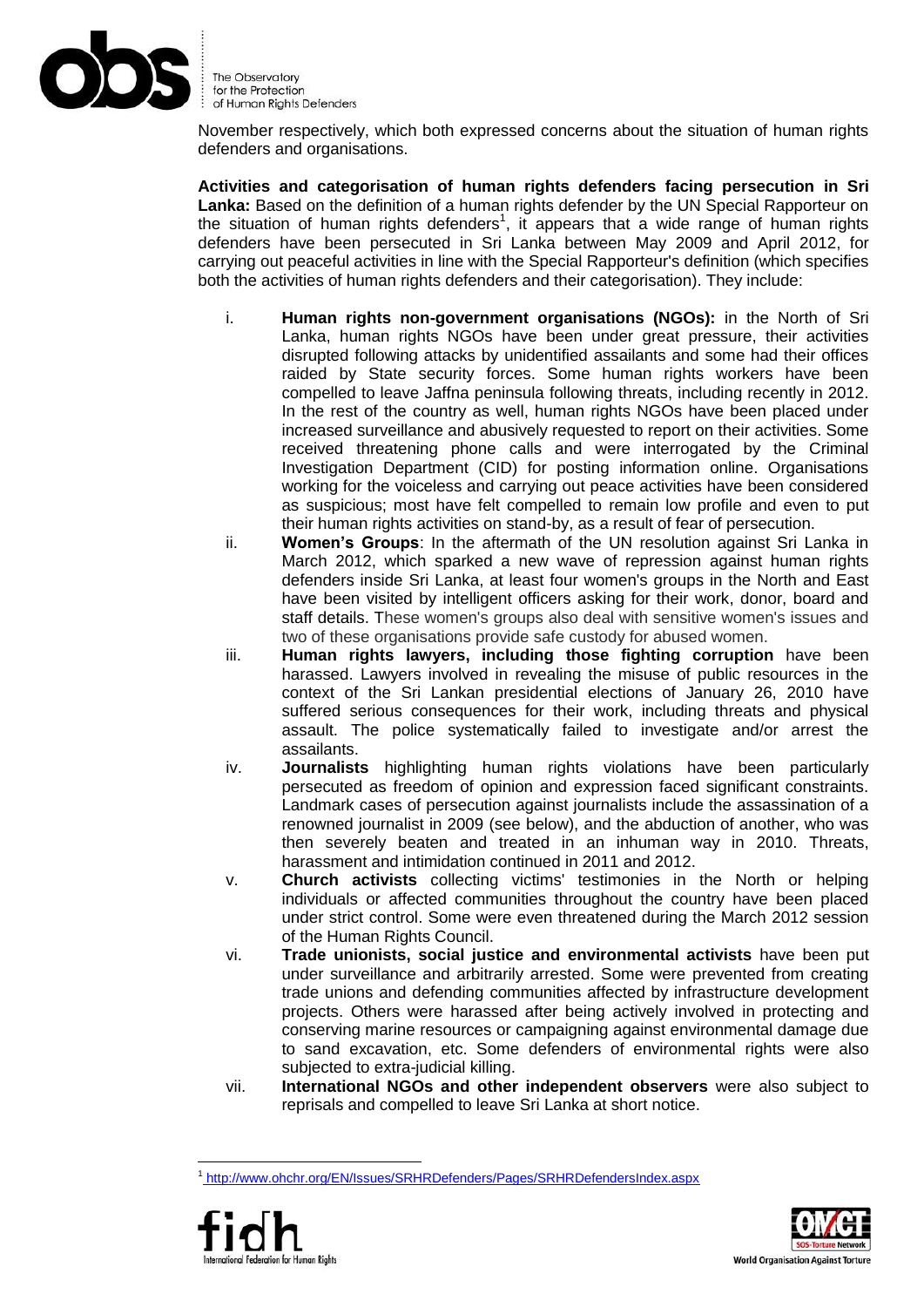

Moreover, witnesses, including those giving testimony to the Lessons Learnt and Reconciliation Commission (LLRC), victims of sexual abuse and land grabs as well as witnesses of abduction and murder, have all faced threats and intimidation, particularly when the violations have been ''investigated'' or heard in courts.

**Restrictions on freedoms of association and peaceful assembly in the North of Sri Lanka:** Following the end of the civil war in May 2009, freedom of association has faced serious restrictions in the North of Sri Lanka, although some independent journalists and NGOs were given limited access to the war-affected population in the North with prior permission from the Ministry of Defence. On July 15, 2010, the Government's NGO Secretariat issued a circular numbered NGO/03/16 setting up a new procedure for granting approval for all NGO movements - including their staff and international organisations implementing projects in the northern province, which required heads of all the NGOs operating projects in the province to register all their officials with the Presidential Task Force (PTF) headed by the President's brother Mr. Basil Rajapakse, with immediate effect. The new procedure also requested NGO heads to provide information on all human and material movements carried out by NGOs in the northern province for further approval. In addition, in June 2010, the NGO Secretariat was transferred from the civilian Ministry of Social Services to the Ministry of Defence. As a result, several NGOs were denied access to the region, pending approval from the Ministry. Although the PTF granted permission to some NGOs to launch some projects to assist people in need of assistance in resettled villages of Vanni area, permission was granted only to build houses and infrastructure and start income generating activities, while permission was rejected for counselling, capacity building and empowerment activities of communities.

**Serious reprisals against human rights defenders seeking accountability for human rights violations:** Despite the formal end of the civil war in May 2009, the Government continued to maintain a strict blockade on the release of information regarding the human rights situation in Sri Lanka to the international community, especially the human cost during the final phase of the war between December 2008 and May 2009. As a consequence, any attempt by local or foreign human rights defenders, including journalists, to uncover and report on the gross human rights abuses committed against Tamil civilians by Governmental forces during this period as well as on continuing rights abuses, particularly on enforced disappearances and killing in the North, was met with intimidations and threats. As a result of these threats, many were forced into hiding or to leave Sri Lanka. Human rights defenders observing the proceeding of the LLRC also faced threats and intimidation.

**Slandering campaigns against human rights defenders and NGOs submitting information to UN mechanisms:** While the majority of human rights defenders work at the local or national level, supporting respect for human rights within their own communities and countries, some of them also act at the regional or international level, in particular by submitting information to international human rights mechanisms, including the Special Rapporteurs of the Human Rights Council and UN treaty bodies experts. Members of the Government and Government-controlled media have indeed continually defamed civil society organisations and accused human rights defenders of acting against the country, whenever the latter have cooperated and shared information with the UN and the international community. They have been regularly labelled as "traitors to the nation" and victims of inflammatory statements by Government Ministers and politicians making them fearful of cooperating with UN mechanisms. In late 2010 and early 2011, local newspapers ran a series of articles on human rights defenders in the North who had participated in a training on submitting complaints to UN human rights mechanisms. Then, several participants suffered threats and intimidation by security forces and intelligence agents. The Observatory considers that such campaigns of defamation, which have reached a new peak during the March 2012 session of the Human Rights Council, are not only carried out in retaliation of the human rights activities of specific human rights defenders but also aim at deterring others



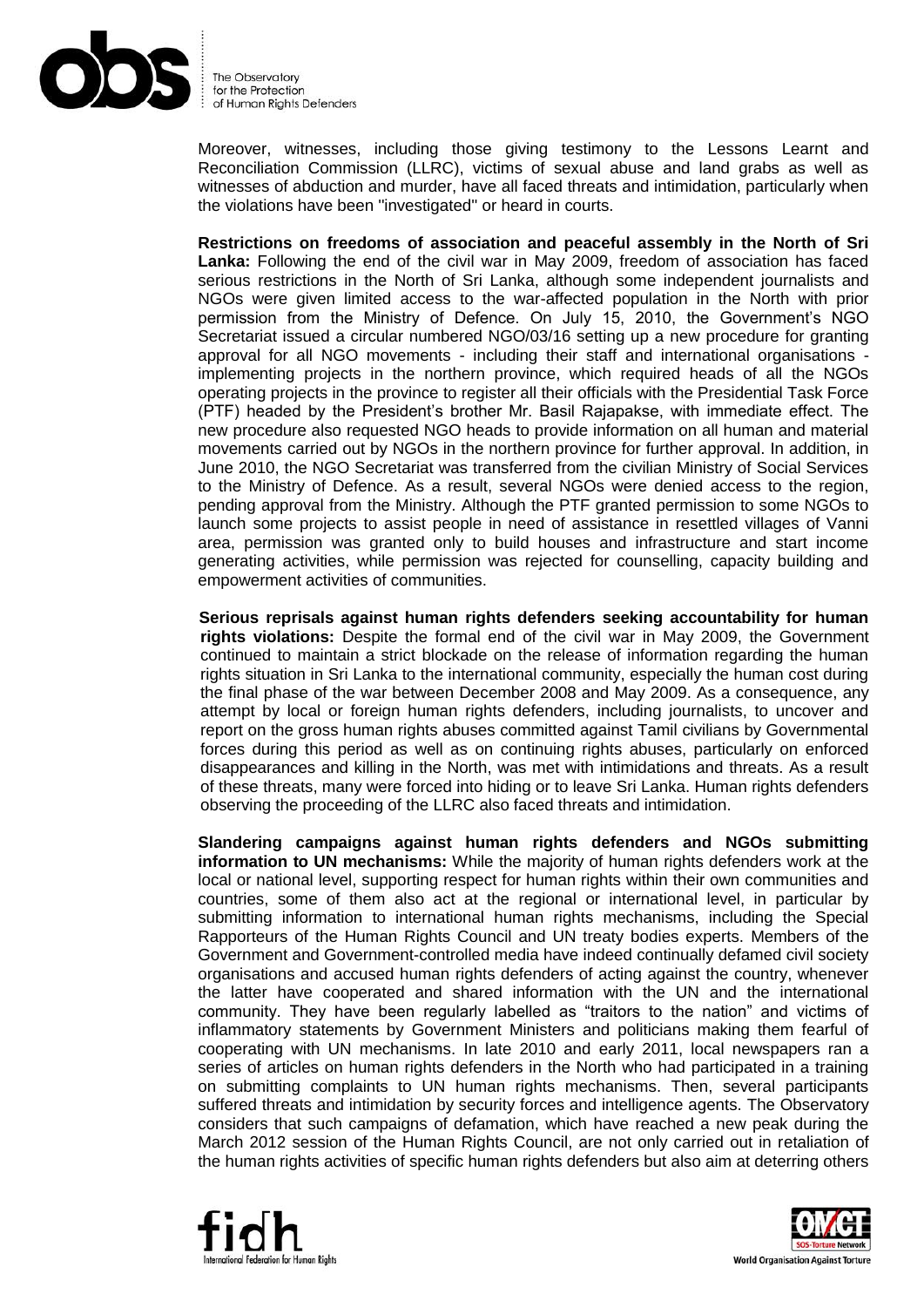

from engaging with UN mechanisms, therefore hinder them from carrying out their legitimate human rights work.

#### **EXAMPLES**

**Case of Mr. Lasantha Wickrematunge:** On January 8, 2009, Mr. Lasantha Wickrematunge, founder and Chief Editor of the *Sunday Leader* newspaper as well as a lawyer who was a vocal critic of corruption and abuse of authority in Sri Lanka as well as of the Government policies relating to the conflict, was assassinated in Colombo. Mr. Wickrematunge was also a critic of the war and advocated a peaceful political solution to the conflict. Despite intense media pressure, no one had been arrested as of April 2012.

**Case of Mr. J. C. Weliamunia:** In March 2010, Mr. J. C. Weliamuna, former executive Director of Transparency International - Sri Lanka (TISL), was the target of a string of defamation articles published in local Sinhalese and English printed media - and in particular the *Lanka News Web* - containing false information about the misuse of TISL's funds. Reportedly, there was also a move to arrest and detain Mr. Weliamuna on fabricated charges, in connection with reports TISL issued during the presidential election campaign in December and January, alleging violations of election laws and misuse of public resources by the ruling party. Moreover, while Mr. Weliamuna sustained an attack in September 2008, when two grenades were thrown at his residence, the Government argued in 2010 that Mr. Weliamuna was responsible for this attack in order to get publicity for himself. Despite Mr. Weliamuna's letter to the President of Sri Lanka expressing concerns of the *Lanka News Web* list, no action was taken to provide protection to him or to investigate the allegations made by the article published in *Lanka News Web*.

**Case of Mr. Pattani Razeek:** In July 2011, the body of Mr. Pattani Razeek, Managing Trustee of the Community Trust Fund (CTF) and a member of the Executive Committee of the Asian Forum for Human Rights and Development (FORUM-ASIA), was exhumed by the police in Valaichchenai province, Eastern Sri Lanka. Mr. Razeek had disappeared since February 2010. Previously, a suspect, Mr. Shahabeen Nowshaadh, who is believed to be close to an influential Government Minister from the area, had been arrested. The arrest of Mr. Nowshaadh was based on serious evidence dating from February 16, 2010, which highlighted his alleged involvement in the case. For over a year, the police had made no attempt to apprehend and question Mr. Nowshaadh regarding Mr. Razeek's disappearance despite of the evidence against him.

**Case of Mr. Sinnavan Stephen Sunthararaj**: Mr. Sinnavan Stephen Sunthararaj, Project Manager at the Centre for Human Rights and Development (CHRD), well known for documenting cases of child abuse in Jaffna and District Child Coordinator from 2003 to 2005, was last seen on the evening of May 7, 2009, when he was abducted by unknown gunmen in army uniforms. In December 2009, the Permanent Secretary to the Ministry of Foreign Affairs, Mr. Palitha Kohana, had revealed that Mr. Sunthararaj had not been abducted but arrested, probably by intelligence services. Since then, Mr. Sunthararaj's wife has been writing to the Office of the President of Sri Lanka, urging him to reveal Mr. Sunthararaj's place of detention, and calling for his immediate release. She has still not received any response, in spite all her efforts.

**Case of Mr. Sunanda Deshapriya:** On September 12, 2011, Mr. Sunanda Deshapriya, a human rights defender, press freedom campaigner and a journalist from Sri Lanka who used to be the Head of the Free Media Movement, attended a side event at the  $18<sup>th</sup>$  session of the UN Human Rights Council organised by the Sri Lankan Government. A few days later, several Sri Lankan media outlets controlled by the State or sympathetic to the Sri Lankan Government, including televisions, radios, newspapers and websites, published an inaccurate account of the event. They falsely claimed that the President of the Maldives accused Mr. Deshapriya of having acted "against his country" by supporting the Liberation